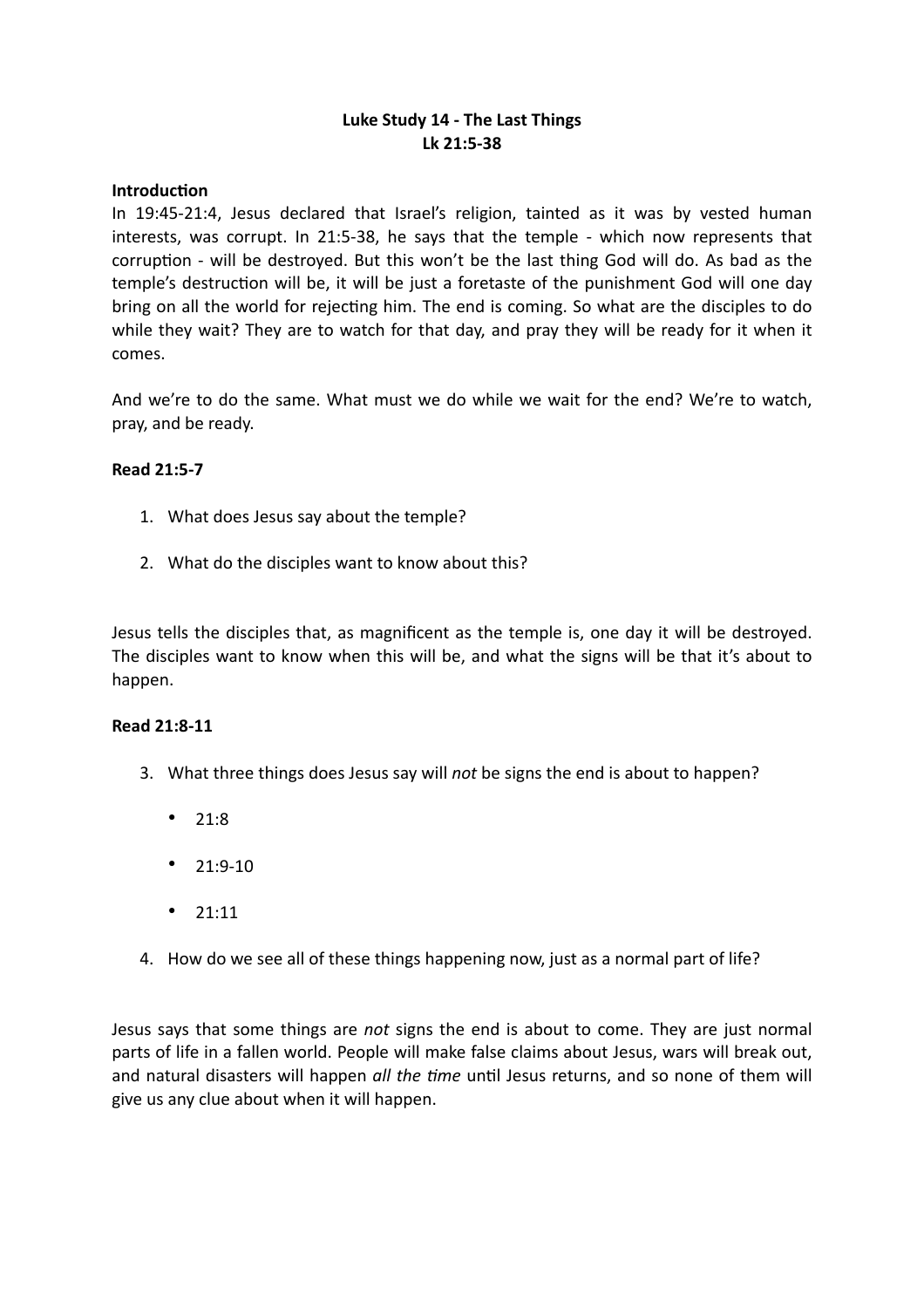But this doesn't mean there won't be identifiable stages in the lead up to the end of the world. The first that Jesus mentions, which will happen very soon for the disciples, is persecution.

# **Read 21:12-19**

- 5. What does Jesus say will happen to the disciples?
- 6. What will this give them an opportunity to do?
- 7. How will God protect them through it?
- 8. Bearing in mind these predictions are made specifically about Jesus' first disciples, the Bible speaks about how to cope with persecution generally (e.g. 1 Peter 3:13-17). How should Christians respond when they are attacked for their faith?

Jesus promises that, in the near future ('before all this,' i.e. before even all these normal parts of life - people making false claims about Jesus, wars, natural disasters - have had a chance to happen), the disciples will be persecuted. They will be taken before both secular and religious courts and tried for their faith. But this will give them a chance to tell their persecutors about Jesus. And they shouldn't worry beforehand about what to say: Jesus will give them the words on the spot. And though some of them will die, none of them will be lost in the eternal sense (22:18). If they stand firm, they will win life. This promise is true for Christians in all ages (e.g. 1 Peter 3:13-17).

But after the persecution of Jesus' first followers, something else will happen as part of God's judgment on the world.

### **Read 21:20-24**

- 9. What will happen to Jerusalem?
- 10. Why? (See 13:34-35; 19:41-44.)
- 11. What should people living in or near Jerusalem do at this time?
- 12. What this event represents will keep going 'until the times of the Gentiles are fulfilled' (v.24). What do you think this means? (See Mark 13:10; Romans 11:25)

In AD66, there was a Jewish revolution against Rome, which led to Rome besieging Jerusalem and eventually destroying it in AD70. It was an awful historical event. But for Jesus, it was also a theological event, an act of God's judgment on Israel for rejecting him. In fact, it would mark the end of the time of Israel's specialness as God's people, until the gospel had been preached to all nations and every Gentile God had chosen to believe in